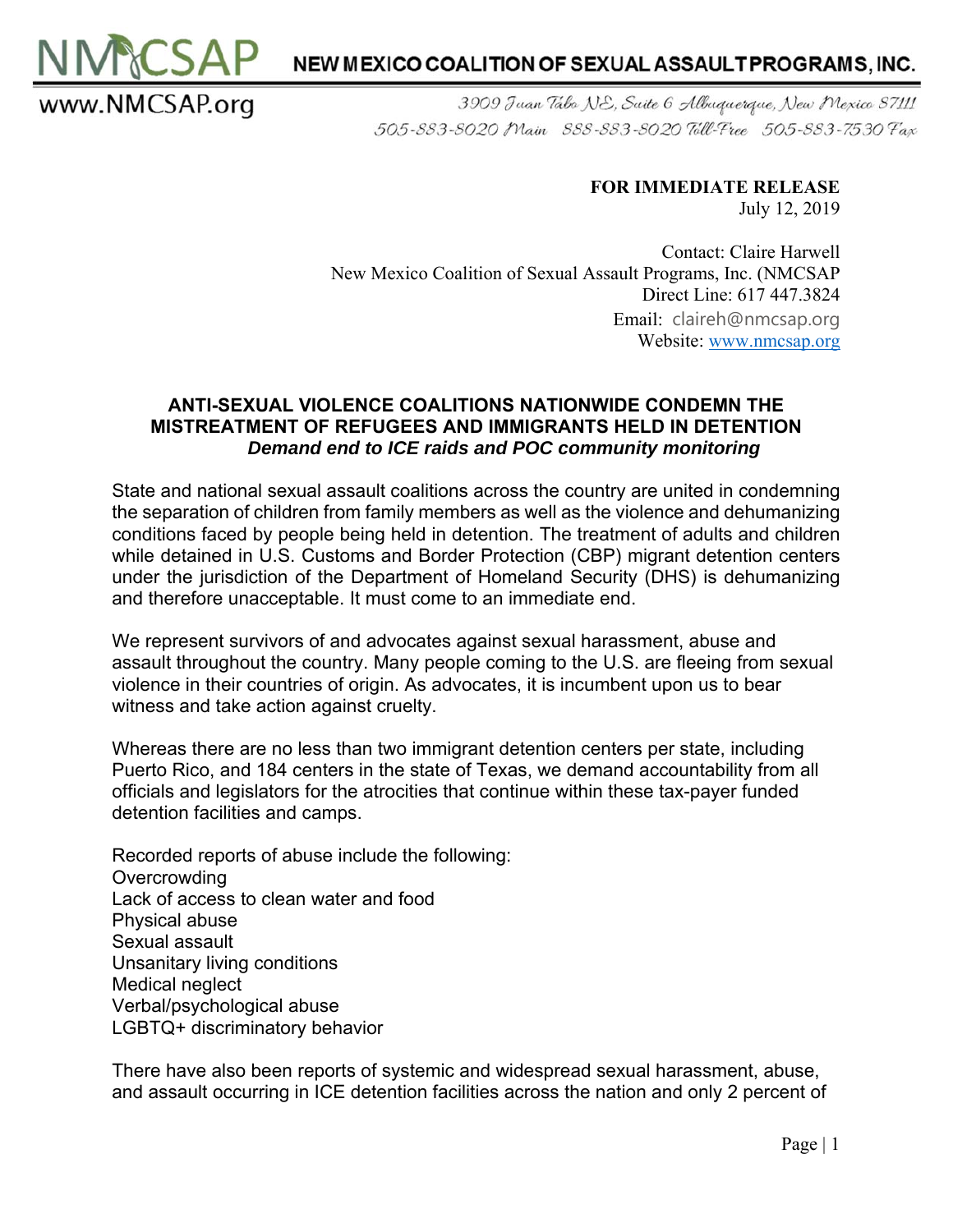complaints having been investigated, in clear violation of the Prison Rape Elimination Act (PREA) standards. According to Department of Health and Human Services (HHS) documents, thousands of migrant children have experienced sexual abuse while in U.S. government custody under the Office of Refugee Resettlement (ORR) since 2015.

Reporters have not been allowed to speak with detainees or to record the conditions inside the facilities. Doctors are not able to access important medical records of refugees due to the lack of transparency from U.S. Immigration and Customs Enforcement and U.S. Customs and Border Protection. These agencies' policies are unacceptable and undermine advocates working to end and prevent violence, who understand that a culture of silence creates a dangerous environment for violence to run rampant and unchecked.

It is imperative that all legislators, local and national, address the humanitarian crisis at our southern border immediately. We demand the current administration completely end the practice of separating children from their parents and minimize the placement of children and families in detention settings that expose them to further traumatization and dangerous living conditions. Additionally, legislators must work together to support policies that reduce obstacles to good-faith asylum claims, and avoid creating new ones.

We ask our supporters to contact their legislators regarding this statement and mention the concerns we have listed. We demand an end to secrecy by all immigration agencies and an end to the inhumane conditions that refugees are forced to endure inside detention centers and camps. We want an end to U.S. Immigration and Custom Enforcement (ICE) raids that unfairly target communities of color and funnel more people into the inhumane conditions within DHS detention facilities. We urge all legislators to take a bipartisan, humanitarian position by acting to protect immigrants and refugees within our borders. Human rights, and the dignity of every person, are not partisan issues.

Other actions include supporting and reaching out to the sponsors of crucial legislation such as:

The Northern Triangle and Border Stabilization Act of 2019 (H.R. 3524), which requires better treatment of detained children at the border, including by setting standards for CBP facilities and directing the hiring of child welfare professionals.

The Child Trafficking Victims Protection and Welfare Act (S. 661), which provides for the safe and appropriate treatment of children in CBP custody by requiring at least one licensed child welfare professional at ports of entry and Border Patrol stations that regularly hold a large number of children. The bill also provides minimum standards of care for children in CBP custody.

Together, we can prevent the continued sexual harassment, abuse, and assault of all persons regardless of race, gender, ethnicity, or documentation status.